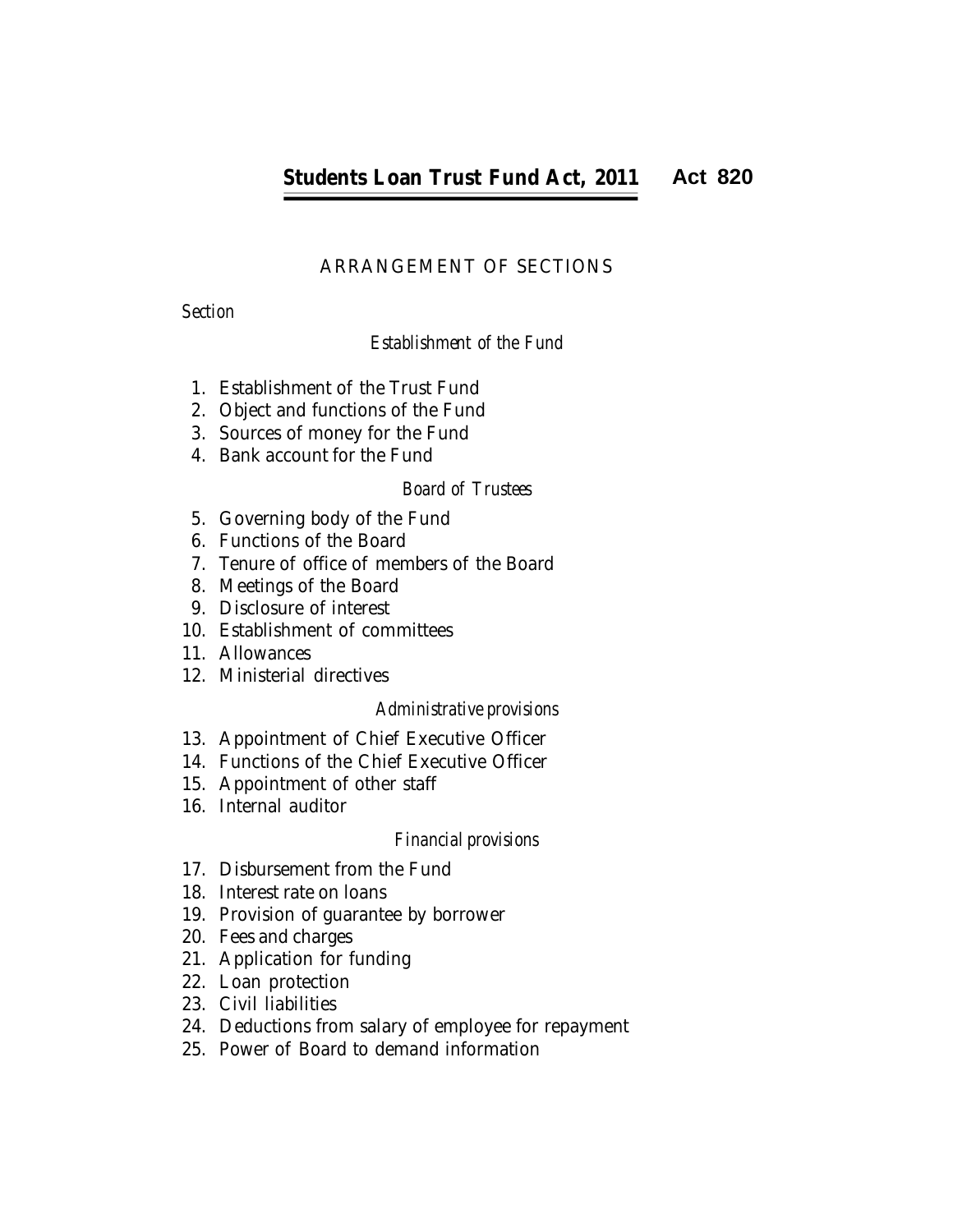#### *Students Loan Trust Fund Act, 2011* **Students Loan Trust Fund Act, 2011Act 820**

- 26. Procedure for recovery of loan
- 27. Obligation on borrower to provide information
- 28. Credit reference
- 29. Senior loan
- 30. Borrower on scholarship
- 31. Use of loan
- 32. Disclosure of information on scholarship
- 33. Accounts and audit
- 34. Annual report and other reports
- 35. Administrative expenses of the Fund
- 36. Tax exemption

#### *Miscellaneous provisions*

- 37. Offences
- 38. Regulations
- 39. Interpretation
- 40. Revocation and savings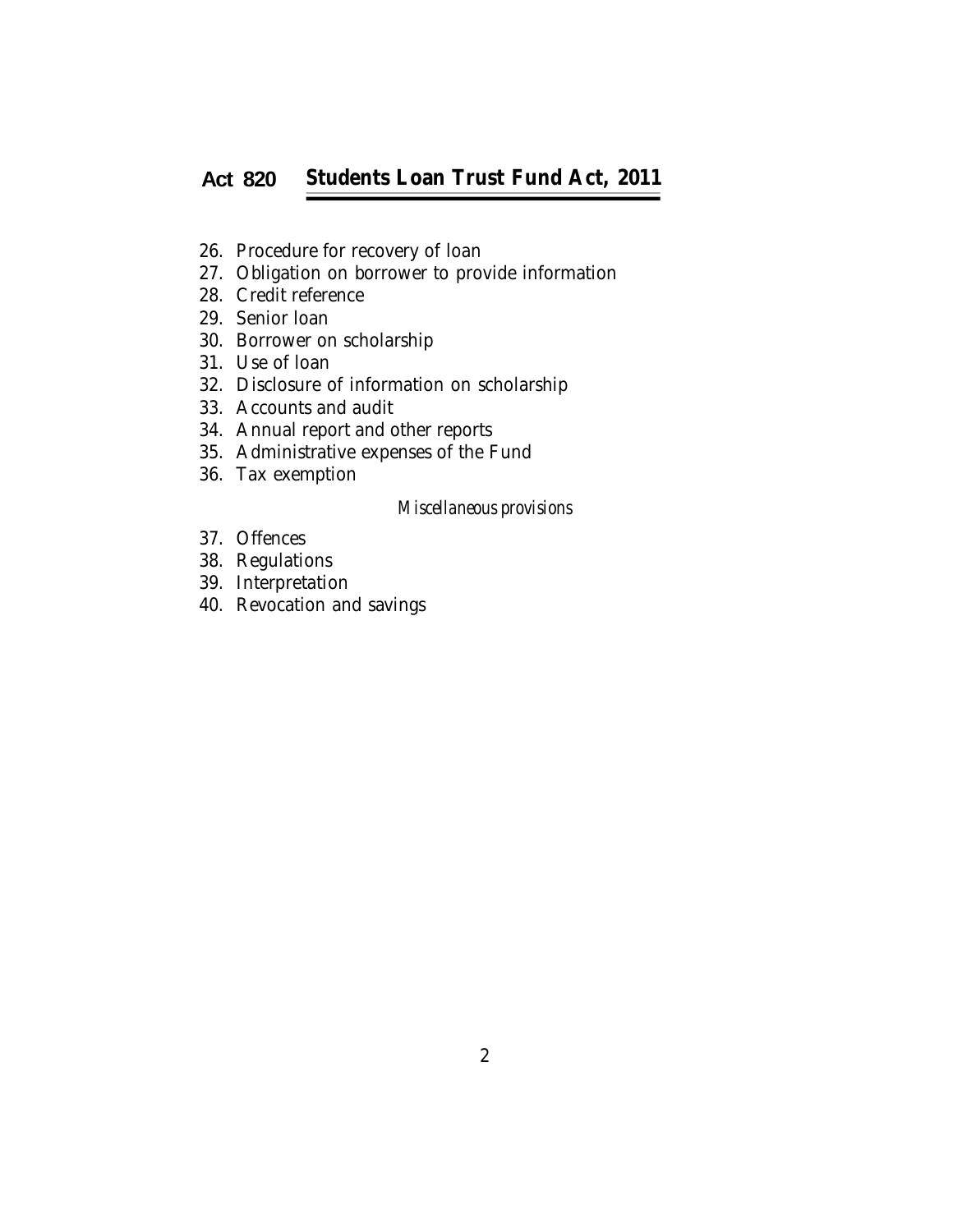

# **THE EIGHT HUNDRED AND TWENTIETH ACT**

## OF THE PARLIAMENT OF THE REPUBLIC OF GHANA ENTITLED **STUDENTS LOAN TRUST FUND ACT, 2011**

AN ACT to establish a Fund to provide financial resources for the benefit of students of tertiary institutions, to promote and facilitate the national ideals enshrined in articles 25 and 38 of the 1992 Constitution and to provide for related matters.

DATE OF ASSENT: *14th June, 2011.*

PASSED by Parliament and assented to by the President:

*Establishment of the Fund*

## **Establishment of the Trust Fund**

**1.** There is established by this Act the Students Loan Trust Fund.

## **Object and functions of the Fund**

**2.** (1) The object of the Fund is to provide financial resources and the sound management of the Fund for the benefit of students of accredited tertiary institutions pursuing accredited tertiary programmes and to promote and facilitate the national ideals enshrined in articles 25 and 38 of the 1992 Constitution.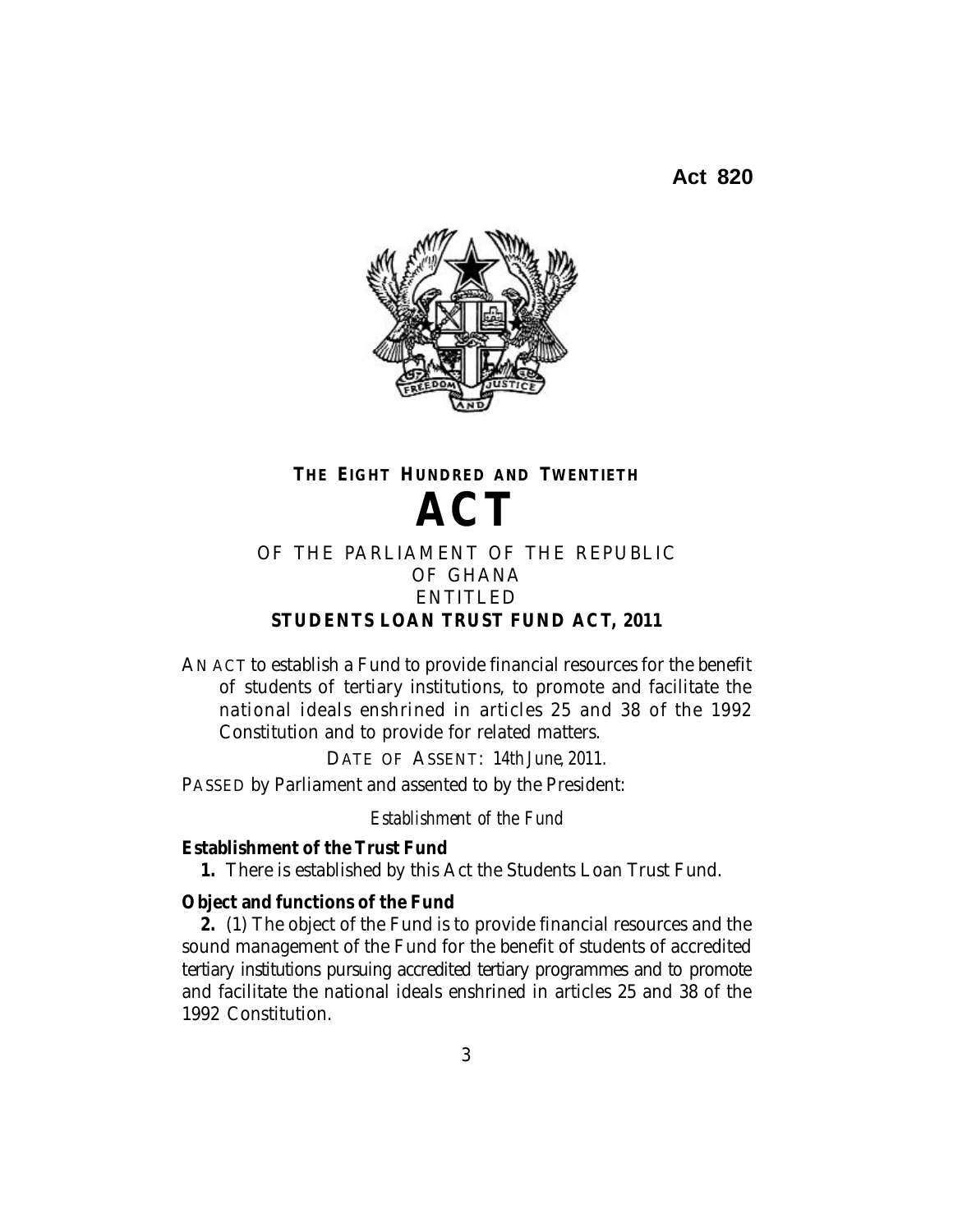(2) To achieve the object, the moneys from the Fund shall be applied to the relevant activities that the Board may determine which include

- *(a)* the provision of financial support to tertiary level students of accredited tertiary institutions pursuing accredited tertiary programmes, and
- *(b)* the provision of money to support other activities related to the promotion of programmes and relevant courses in tertiary institutions as determined by the Board in consultation with the Minister.

#### **Sources of money for the Fund**

- **3.** The sources of money for the Fund are
	- *(a)* money paid into the Fund representing up to ten per cent of the inflows into the Ghana Education Trust Fund,
	- *(b)* voluntary contributions which are tax deductible,
	- *(c)* mobilisation of resources from local and international partners interested in the advancement of tertiary education,
	- *(d)* contributions from the corporate sector that shall be tax deductible equivalent to 0.3% of the company's annual profit before tax,
	- *(e)* loans from the Social Security and National Insurance Trust upon terms and conditions as shall be agreed upon,
	- *(f)* donations, gifts, bequest and other moneys from any Ghanaian or individual foreigner, local or foreign entity,
	- *(g)* money from tax exempt bonds issued with the approval of the Minister of Finance,
	- *(h)* money that the Minister may determine, with the approval of Parliament,
	- *(i)* loan repayments, fees and other money earned by the Fund in the performance of its functions,
	- *(j)* money that accrues to the Fund from investments made by the Board,
	- *(k)* one percent of moneys taken from the communications service tax revenue, and
	- *(l)* any other sources of funding that the Board in consultation with the Minister of Finance may determine.

#### **Bank Account for the Fund**

**4.** Moneys of the Fund shall vest in the Board and shall be paid into bank accounts that shall be opened by the Board with the approval of the Controller and Accountant-General.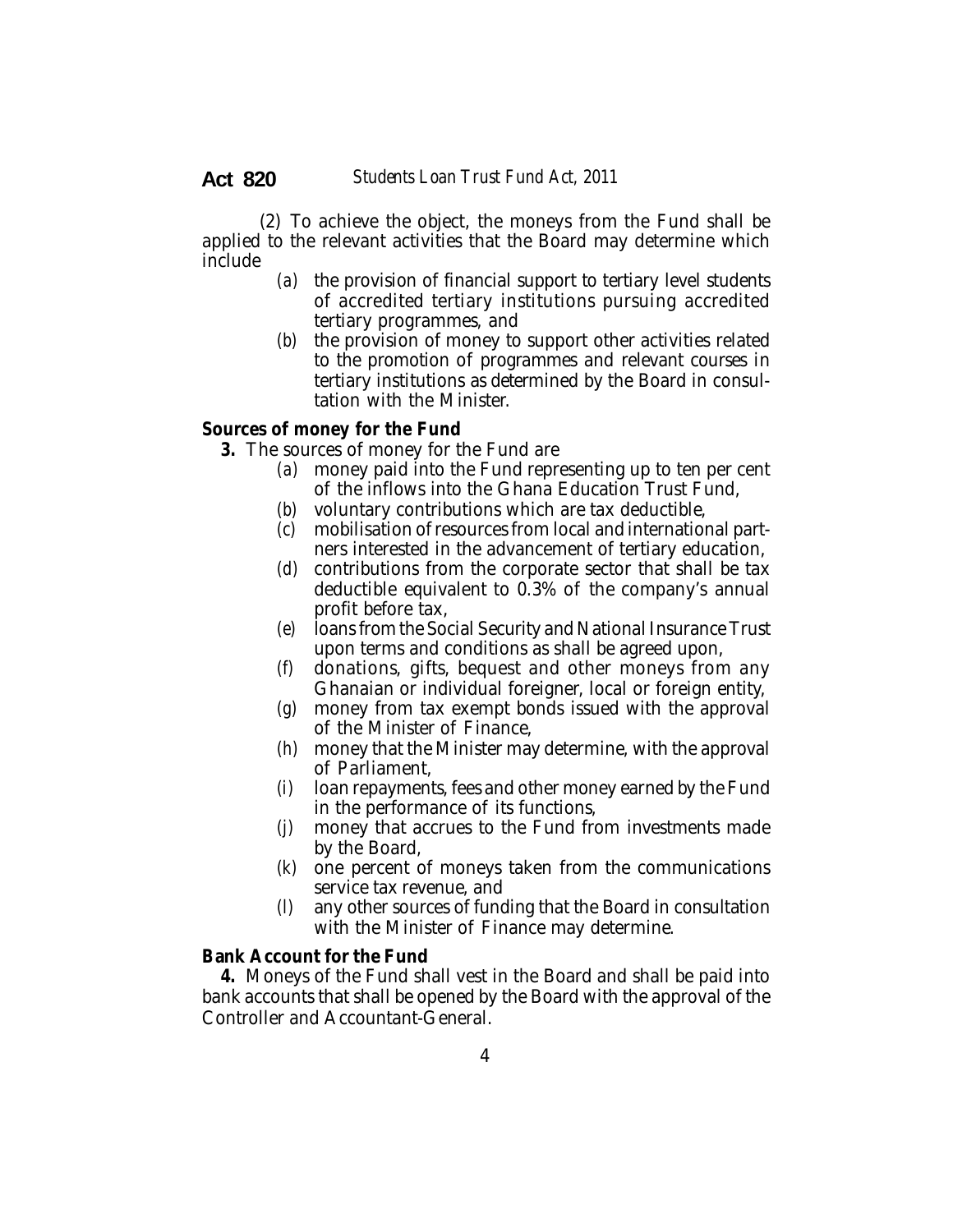### *Board of Trustees*

## **Governing body of the Fund**

**5.** (1) The governing body of the Fund is a Board of Trustees which consists of

- *(a)* a chairperson,
- *(b)* one representative from the Ministry responsible for Education, not below the rank of a Director,
- *(c)* one representative from the Social Security and National Insurance Trust,
- *(d)* one representative of recognised students' associations of accredited tertiary institutions nominated on rotatonal basis for one term of two years only,
- *(e)* one representative of the Ghana Education Trust Fund,
- *(f)* one representative of the National Council for Tertiary Education,
- *(g)* one representative of the Ghana Employers Association,
- *(h)* one professional with specialist experience in investment and financial management nominated by the Minister,
- *(i)* three representatives of the Government at least one of whom is a woman,
- *(j)* one representative from the Attorney General's Office not below the level of Principal State Attorney, and
- *(k)* the Chief Executive Officer of the Fund.

(2) The chairperson and members of the Board shall be appointed by the President in accordance with article 70 of the Constitution.

## **Functions of the Board**

**6.** (1) The Board is responsible for the management of the Fund and shall

- *(a)* arrange for the appointment of a team of professionals for the efficient management of the affairs of the Fund;
- *(b)* monitor and evaluate the operations and performance of the Fund;
- *(c)* ensure accountability of the Fund by defining appropriate procedures for its management;
- *(d)* determine procedures for its management;
- *(e)* disburse money from the Fund;
- *(f)* invest some of the money of the Fund in safe securities that are financially beneficial to the Fund;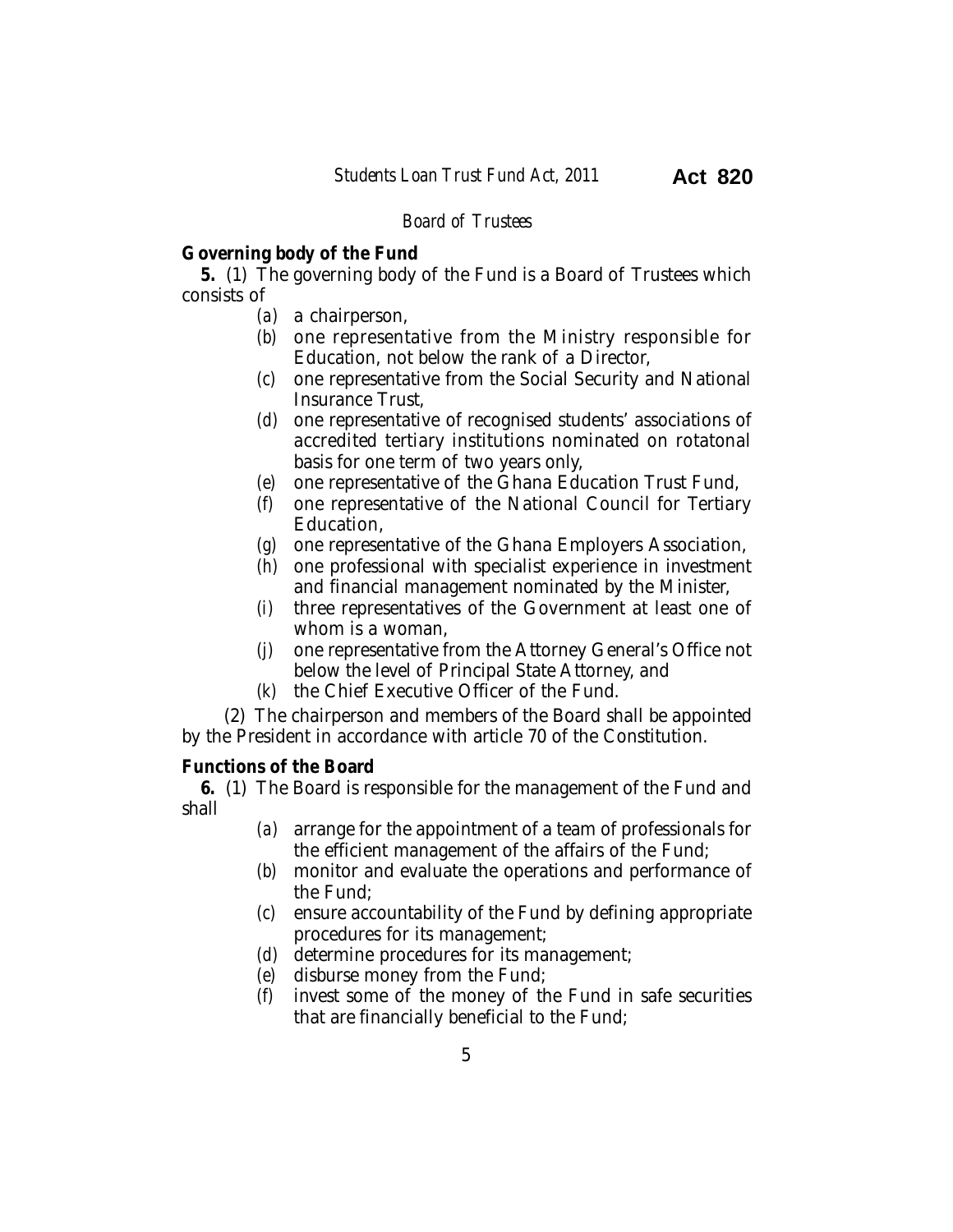- *(g)* establish systems to ensure the effective and efficient recovery of loans;
- *(h)* put in place structures and guidelines that will ensure fairness in the disbursement and application of the Fund;
- *(i)* formulate policies to determine, among other things;
	- (i) the terms under which money from the Fund will be allocated to eligible students,
	- (ii) the maximum amount of money that may be granted by the Fund to an applicant, and
	- (iii) the sectors of the economy in which the money in the Fund may be invested; and
- *(j)* perform any other functions that are incidental to the achievement of the object of the Fund.
- (2) The Board may
	- *(a)* enter into contracts,
	- *(b)* acquire, purchase and hold movable and immovable property, and
	- *(c)* convey, assign and transfer movable and immovable property or an interest in property vested in it on behalf of the Fund.

#### **Tenure of office of members of the Board**

**7.** (1) A member of the Board shall hold office for a period not exceeding four years and is eligible for re-appointment but a member shall not be appointed for more than two terms.

(2) Subsection (1) does not apply to the Chief Executive Officer of the Fund.

(3) A member of the Board may at any time resign from office in writing addressed to the President through the Minister.

(4) A member of the Board, other than the Chief Executive Officer, who is absent from three consecutive meetings of the Board without sufficient cause ceases to be a member of the Board.

(5) The President may by letter addressed to a member revoke the appointment of that member.

(6) Where a member of the Board is, for a sufficient reason, unable to act as a member, the Minister shall determine whether the inability would result in the declaration of a vacancy.

**Act 820**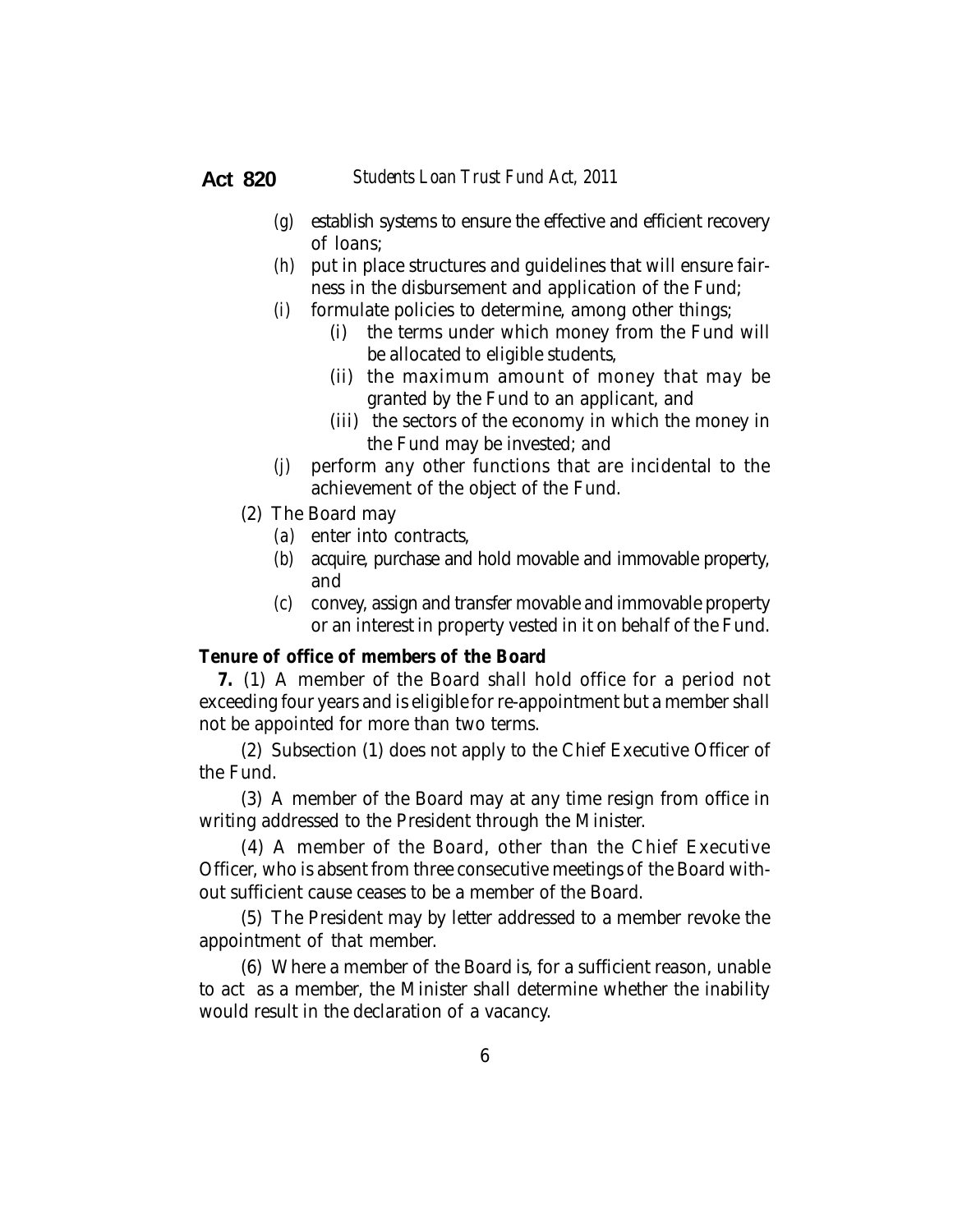- (7) Where there is a vacancy
	- *(a)* under subsection (3) or (4) or section 9 (2), or
	- *(b)* as a result of a declaration under subsection (6), or
	- *(c)* by reason of the death of a member

the Minister shall notify the President of the vacancy and the President shall appoint a person to fill the vacancy.

#### **Meetings of the Board**

**8.** (1) The Board shall meet at least once every three months for the despatch of business at the times and in the places determined by the chairperson.

(2) The chairperson shall at the request in writing of not less than one-third of the membership of the Board convene an extraordinary meeting of the Board at the place and time determined by the chairperson.

(3) The quorum at a meeting of the Board is a simple majority of the Members of the Board or two thirds of members of the Board in respect of an important matter or question that has financial implicatisons.

(4) The chairperson shall preside at meetings of the Board and in the absence of the chairperson, a member of the Board elected by the members present from among their number shall preside.

(5) Matters before the Board shall be decided by a majority of the members present and voting and in the event of an equality of votes, the person presiding shall have a casting vote.

(6) The Board may co-opt a person to attend a Board meeting but that person shall not vote on a matter for decision at the meeting.

(7) The proceedings of the Board shall not be invalidated by reason of vacancy in the membership or defect in the appointment of a Member.

## **Disclosure of interest**

**9.** (1) A member of the Board who has an interest in a matter for consideration by the Board

- *(a)* shall disclose the nature of that interest and the disclosure shall form part of the record of the consideration of the matter; and
- *(b)* shall not participate in the deliberations of the Board in respect of that matter.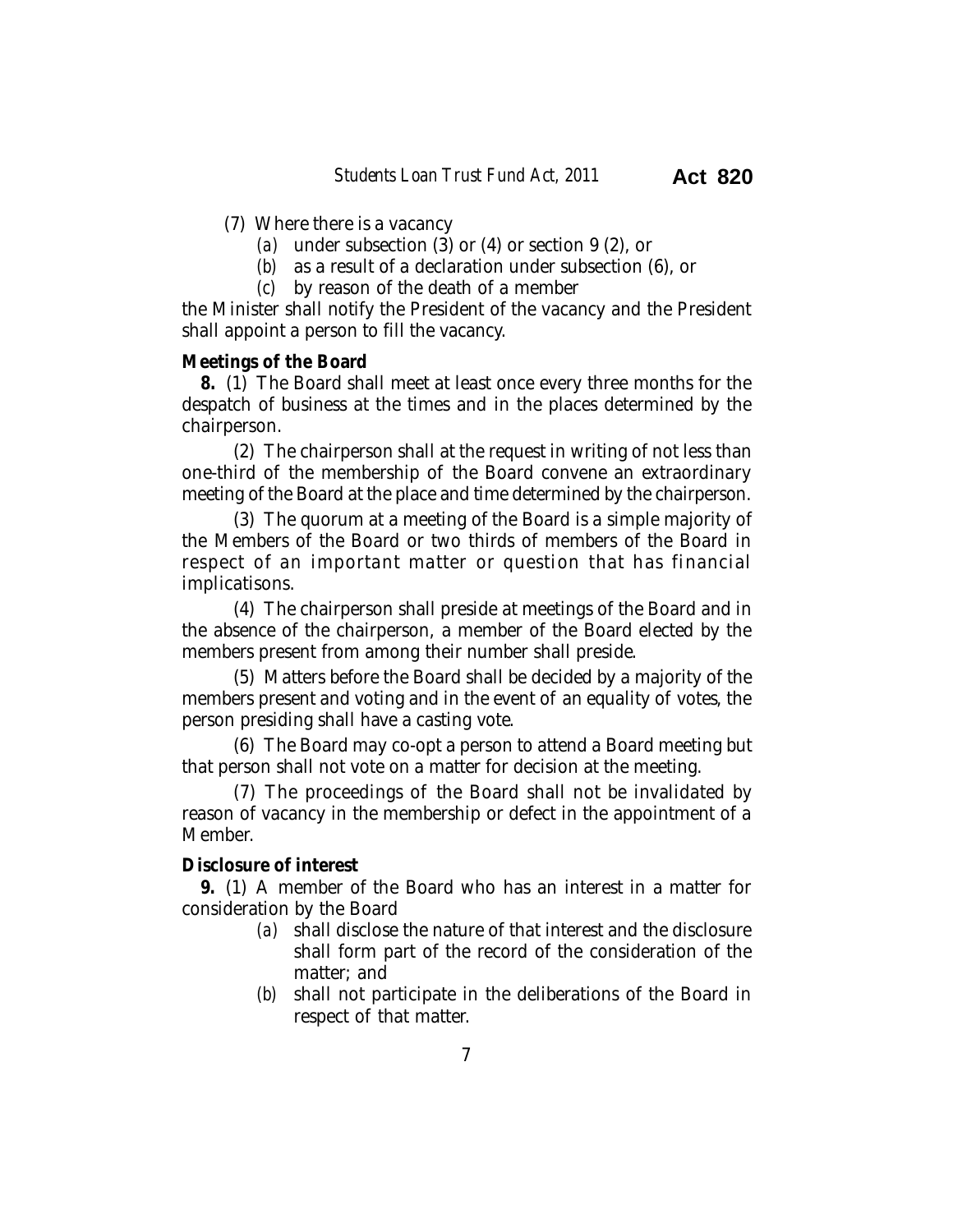(2) A member ceases to be a member of the Board, if that member has an interest in a matter before the Board and

- *(a)* fails to disclose that interest, or
- *(b)* participates in the deliberations of the Board in respect of the matter.

#### **Establishment of committees**

**10.** (1) The Board may establish committees which consist of members of the Board or non-members or both to perform a function.

(2) Without limiting subsection (1), the Board shall have a Complaints Committee.

(3) A committee of the Board shall be chaired by a member of the Board.

(4) Section 9 applies to members of committees of the Board.

## **Allowances**

**11.** Members of the Board and members of a committee of the Board shall be paid allowances approved by the Minister in consultation with the Minister responsible for Finance.

#### **Ministerial directives**

**12.** (1) The Minister may give general directives in writing to the Board on matters of policy.

(2) Despite subsection (1), where the Board has any justifiable or reasonable observation or reservation on the policy directive, the Board may promptly make recommendations on the directive to the Minister.

#### *Administrative provisions*

#### **Appointment of Chief Executive Officer**

**13.** (1) The President shall in accordance with article 195 of the Constitution appoint a Chief Executive Officer of the Fund.

 (2) The Chief Executive Officer shall hold office on the terms and conditions specified in the letter of appointment.

(3) The Chief Executive Officer is the secretary of the Board.

## **Functions of the Chief Executive Officer**

**14.** (1) The Chief Executive Officer is responsible for the day to day administration of the affairs of the Fund and is answerable to the Board in the performance of functions under this Act.

(2) The Chief Executive Officer shall perform any other functions determined by the Board.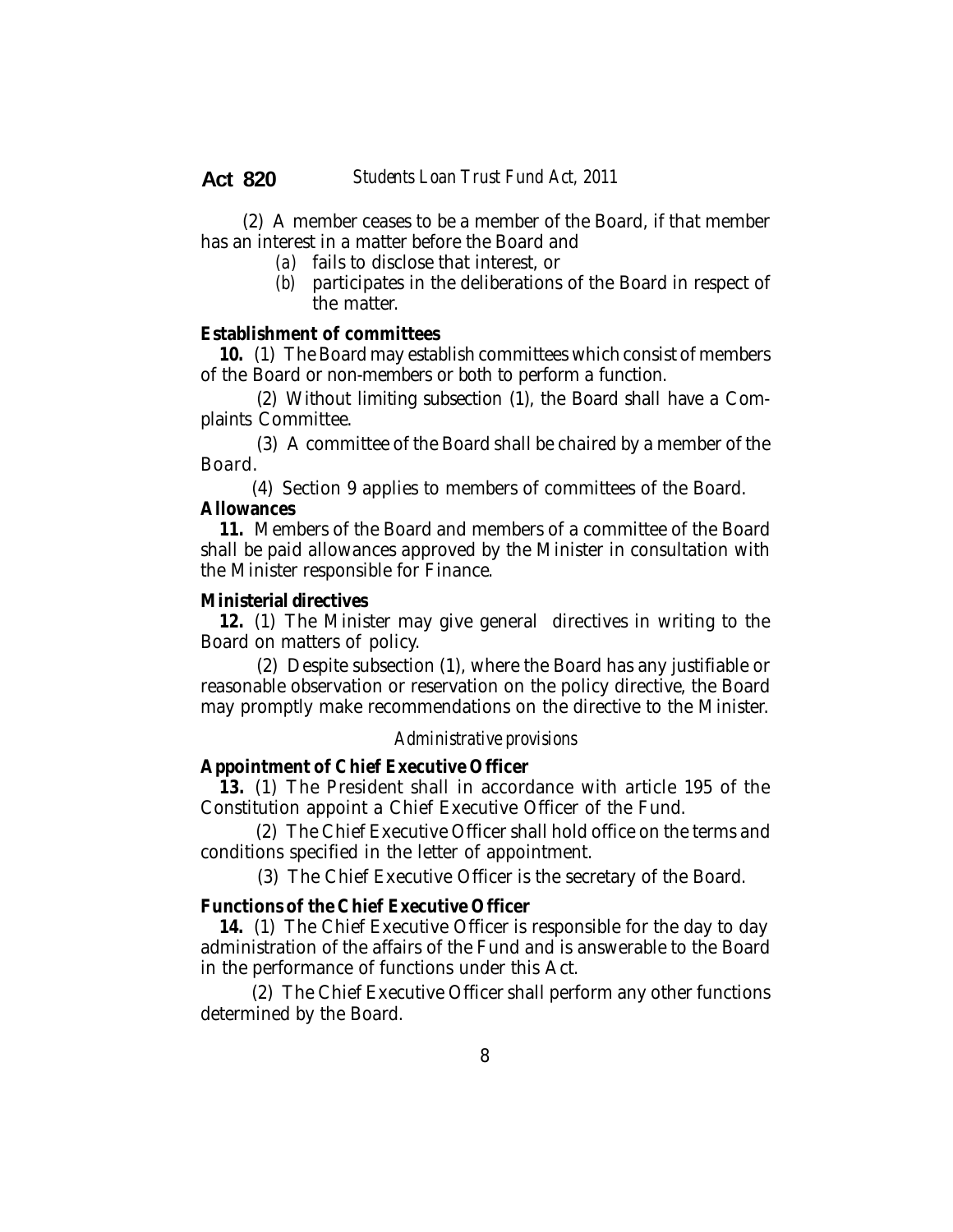(3) The Chief Executive Officer may delegate a function to an officer appointed for the management of the Fund but shall not be relieved from the ultimate responsibility for the performance of the delegated function.

#### **Appointment of other staff**

**15.** (1) The President shall in accordance with article 195 of the Constitution appoint other staff that are necessary for the proper and effective performance of the functions of the Fund.

(2) Other public officers may be transferred or seconded to the Fund.

(3) The Board may engage the services of advisers and consultants on the recommendations of the Chief Executive Officer.

## **Internal auditor**

**16.** (1) The President shall in accordance with article 195 of the Constitution, appoint an internal Auditor of the Fund.

 (2) The internal auditor shall, at the end of every three months, submit a report on the audit of the books and records of account of the fund in respect of that period to the Board.

 (3) This section so far as it relates to internal audit shall be read and construed in accordance with the Internal Audit Agency Act, 2003 (Act 658) and where there is a conflict that Act shall prevail.

#### *Financial provision*

#### **Disbursement from the Fund**

**17.** The money of the Fund shall be disbursed to eligible students by the Board in the proportions determined by the Board.

#### **Interest rate on loans**

**18.** The Board has the power to decide on the interest to be charged on loans granted to borrowers.

#### **Provision of guarantee by borrower**

**19.** A borrower shall provide at least one guarantor acceptable to the Board prior to the disbursement of the loan by the Board.

#### **Fees and charges**

**20.** The Board may impose fees and charges for the processing of applications of borrowers.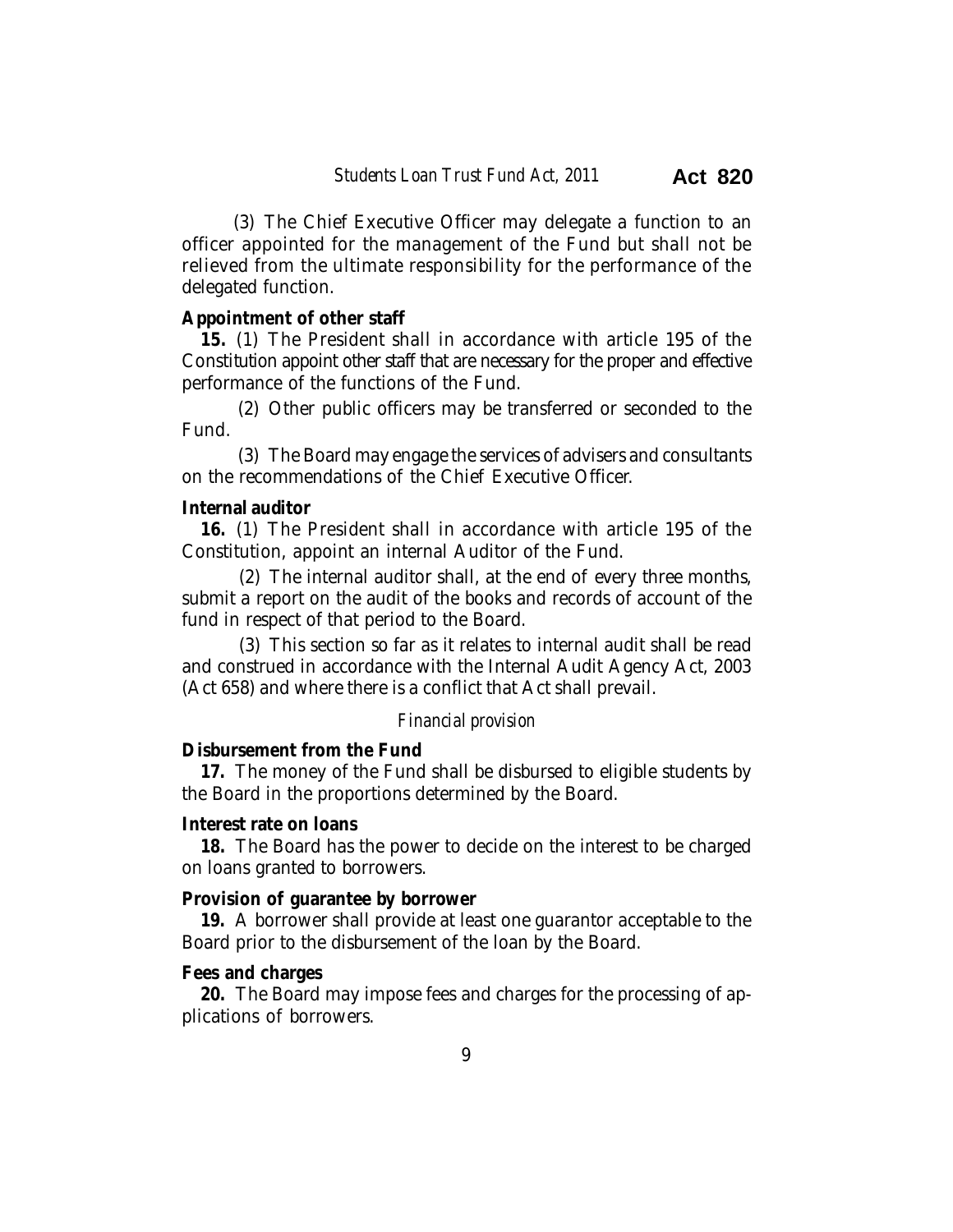#### **Application for funding**

**21.** (1) An application for funding from the Fund shall be in the form prescribed by the Board.

 (2) The Board may set deadlines and conditions for the submission of applications.

 (3) On the receipt of an application, the Board may conduct investigations on the applicant and may request the applicant to submit documents it considers necessary for the determination of the application.

(4) The Board shall

*(a)* grant the application if

- (i) moneys are available in the Fund,
- (ii) it is satisfied that the applicant has fulfilled the requisite conditions, and
- (iii) the applicant has fulfilled any other conditions required for the grant of an application prescribed under this Act, or
- *(b)* refuse to grant the request where it determines that the applicant is ineligible.

 (5) Where the Board grants an application, it shall inform the applicant of the moneys allocated to the applicant within thirty days.

(6) Where an applicant is granted a loan by the Board, the applicant shall bear the full risk of the loan.

(7) An applicant dissatisfied with the decision of the Board in respect of an application may petition the Complaints Committee of the Fund for a review of the decision.

#### **Loan protection**

**22.** (1) A borrower of the Fund shall subscribe to a Students' Loan Protection Scheme that shall indemnify the borrower against payment of outstanding debt to the Fund as a result of death or permanent disability.

(2) The Loan Protection Scheme shall cover the duration of the loan.

(3) A borrower who repays the loan in full shall be issued with a certificate of payment within fourteen days after payment by the Board and the certificate shall be conclusive evidence of full payment of the loan.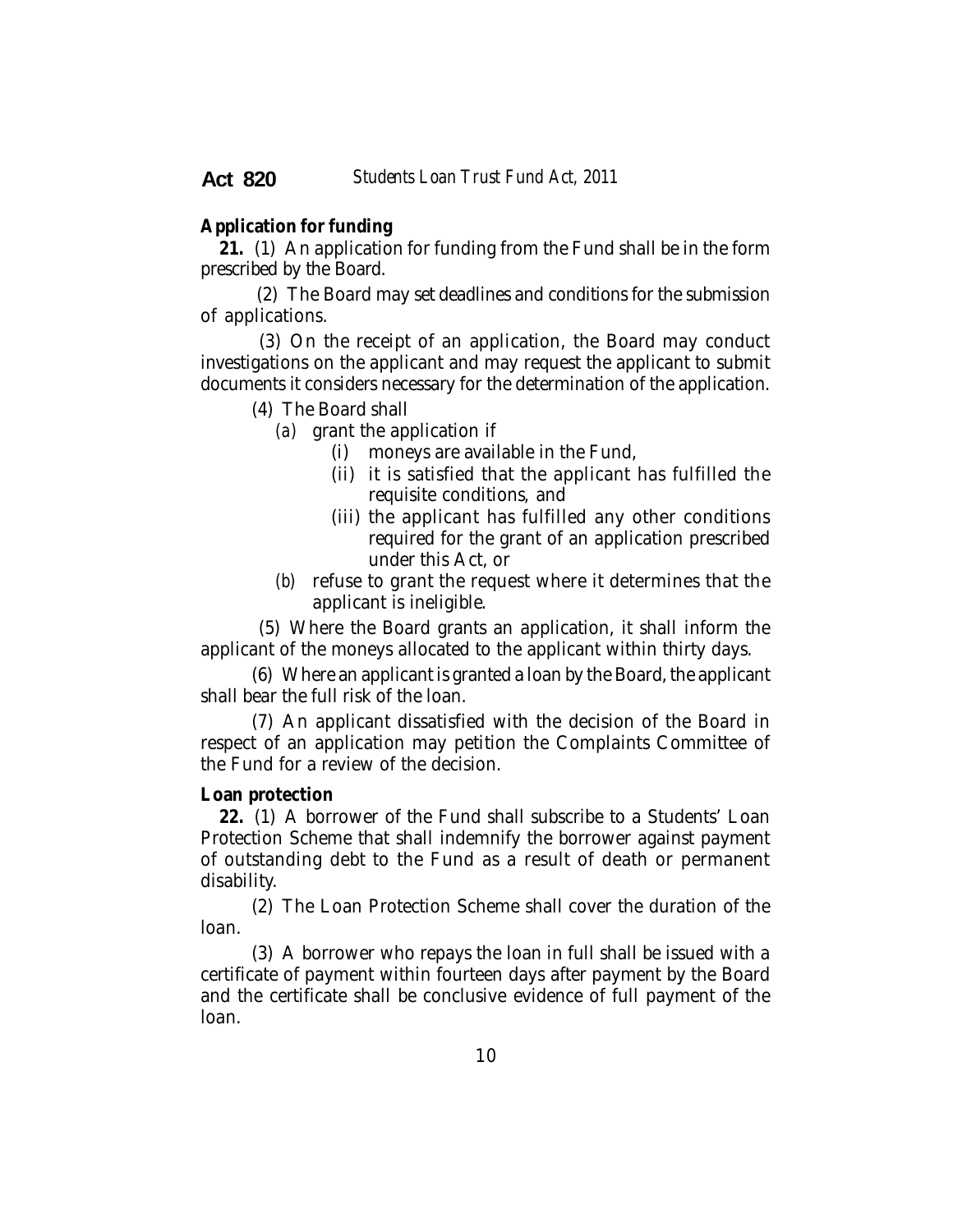#### **Civil liabilities**

**23.** (1) A borrower who withdraws from an accredited tertiary programme or is dismissed from an institution, is liable to pay the loan granted for the studies in that institution.

(2) Where the borrower fails to pay the loan granted by the Board, the guarantor of the loan is liable to pay the loan and the Board shall issue a certificate of payment to the guarantor on full payment.

#### **Deductions from salary of employee for repayment**

**24.** (1) An employer shall enquire from an employee who has had tertiary education in the country at the time of the commencement of the employment, whether the employee is a borrower from the Fund and shall notify the Board in writing within thirty days after receipt of the information.

(2) If the employee is a borrower of the Fund the employee shall provide the employer with proof of full re-payment of the loan.

(3) Where an employee has not fully repaid the loan, the employer shall make monthly deductions from the salary of the employee in accordance with the agreed monthly repayments between the Fund and the borrower and shall pay the deduction into the Fund within fifteen days after the deduction.

(4) Where an employer makes monthly deductions from the salary of an employee but fails to pay the deductions into the Fund within the fifteen day period, the employer is liable to pay interest on the amount deducted at the prevailing interest rate plus five percent as penalty.

#### **Power of Board to demand information**

**25.** (1) The Board may in writing require an employer, a person or an institution to provide the

- *(a)* name,
- *(b)* residential and postal addresses,
- *(c)* work place and work place address,
- *(d)* telephone numbers,
- *(e)* e-mail address,
- *(f)* national identification number,
- *(g)* national health insurance number,
- *(h)* social security and national insurance trust number, or, any other recognised national pension scheme number, and
- *(i)* any other information

on a borrower or guarantor.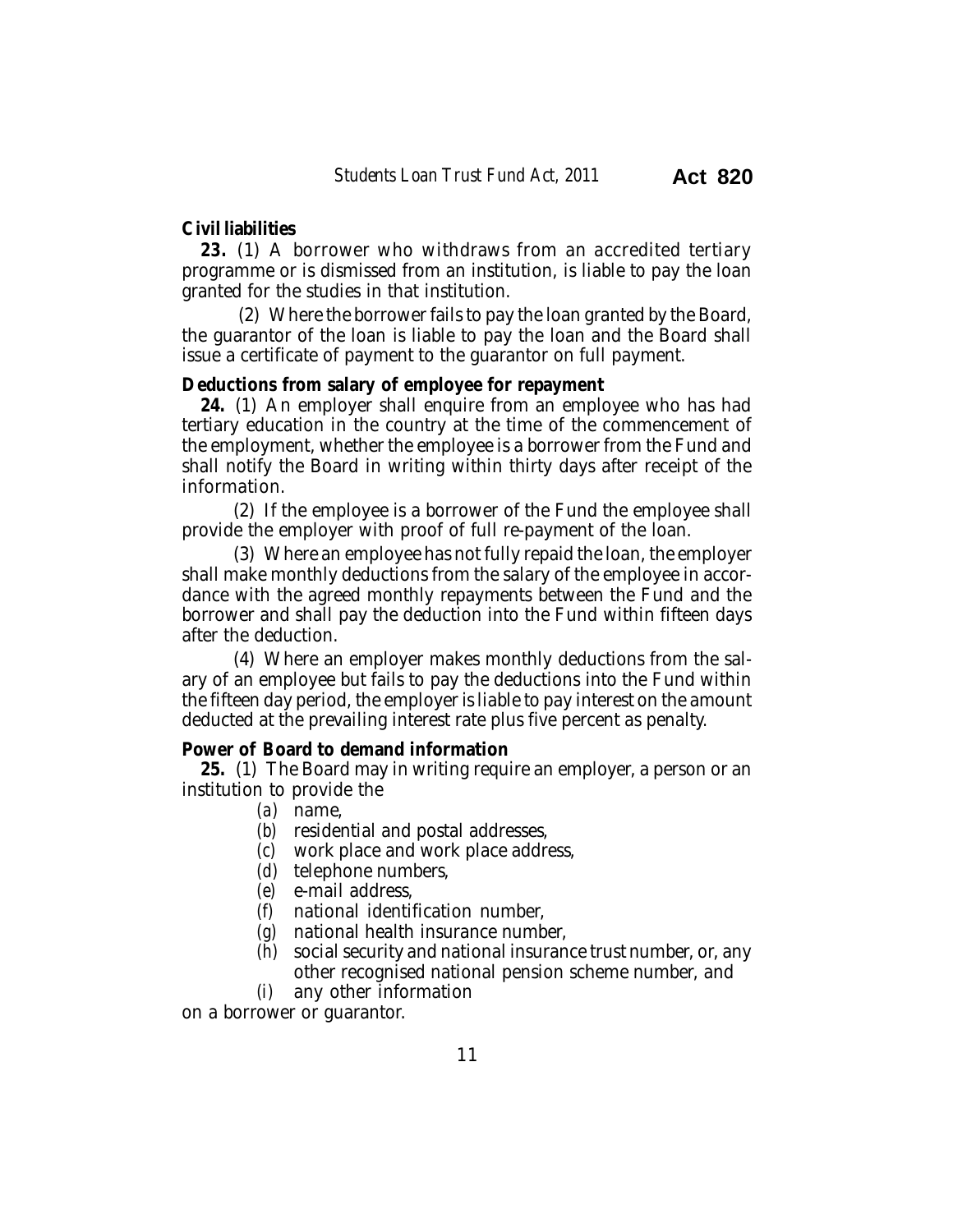(2) The request for information shall apply to a borrower who was educated at a tertiary institution in the country.

(3) The Board may demand that a government agency provide relevant information on a person to the management of the Fund and that institution or agency shall comply.

(4) The employer, person or institution shall provide information within thirty days after the receipt of the demand notice.

#### **Procedure for recovery of loan**

**26.** (1) Where a borrower defaults in repaying the loan for six cumulative months, the Board shall send notice of demand to the borrower to make payment in a manner provided under subsection (2)..

(2) A copy of the demand notice shall be sent or delivered to the borrower or the guarantor at their last known place of abode or address and published twice in a state owned daily newspaper.

(3) If the borrower or the guarantor fails to repay or make satisfactory arrangement to repay the loan in accordance with the demand notice, the Board shall publish the name of the borrower or the guarantor in a state owned daily newspaper.

(4) The publication shall state the amount owed and demand that the amount owed should be paid within one month after the publication and that failure to do so is an admission of the debt and it shall be deemed that judgment on the amount in addition to costs of five percent of the debt has been entered by a Circuit Court against the borrower and guarantor.

(5) The Board shall without any further notice to the borrower or guarantor proceed to execute or enforce the judgement for the recovery of the loan or any balance then outstanding in an appropriate manner.

(6) Despite any law to the contrary, the Board in execution of a judgement against a borrower or guarantor, may attach the contributions of the borrower or guarantor made to any scheme under the National Pensions Act, 2008 (Act 766) or any pension scheme operated and managed by any institution in the country.

(7) The Board may request any scheme established under the National Pensions Act, 2008 (Act 766) or any pension scheme operated and managed by an institution in the country to provide information on any contributions made by a borrower or guarantor to that scheme and the contributions shall be attached for the repayment of a loan under this Act.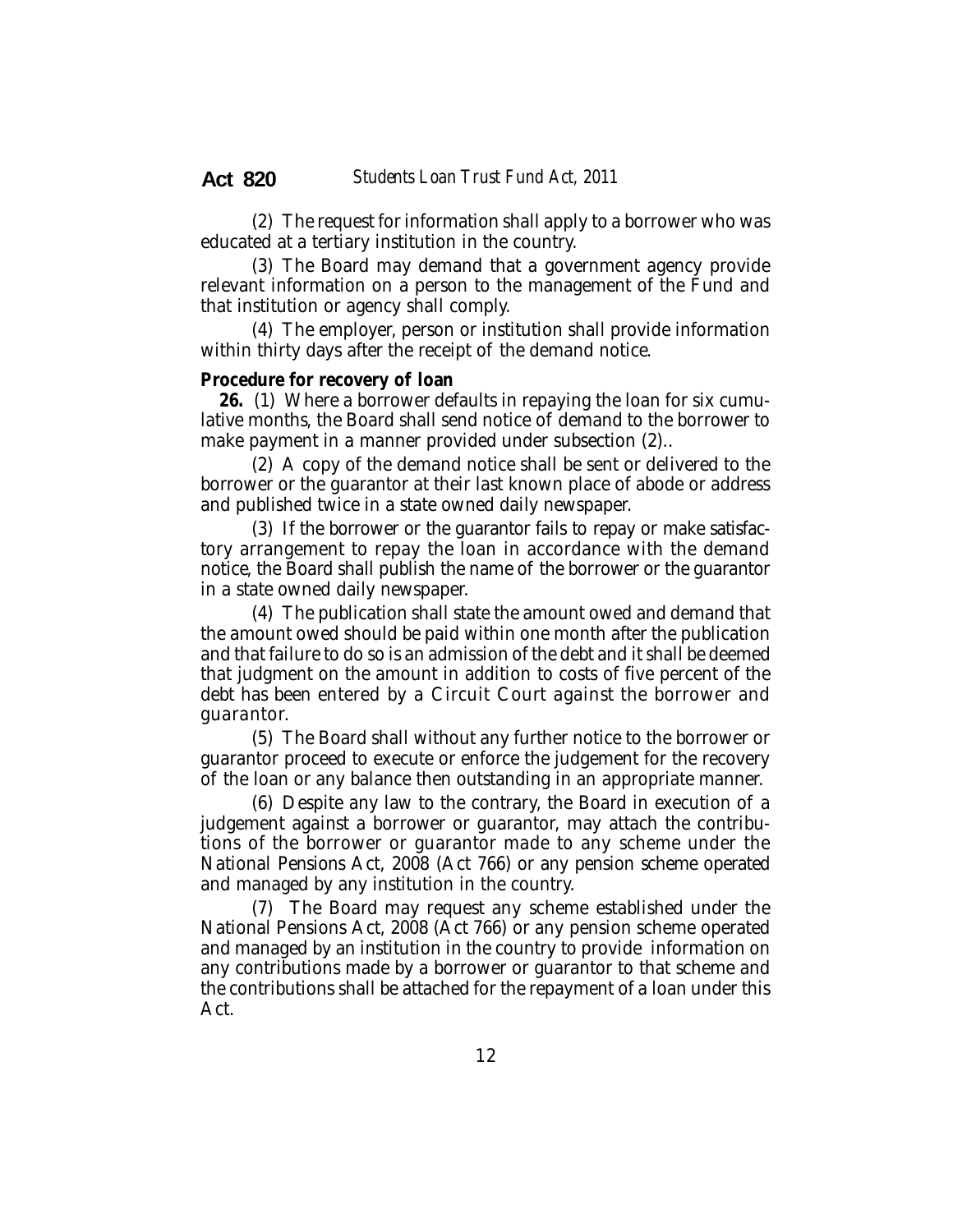#### **Obligation on borrower to provide information**

**27.** (1) It is the duty of the borrower to notify the Fund in writing of

- *(a)* a change of the borrower's residential, postal and business addresses and other contact information,
- *(b)* the name and business address of the borrower's employer, or guarantor, and
- *(c)* the borrower's salary and particulars that the Board may reasonably request at any time until the loan is fully repaid.

*(*2) Except where the borrower is self-employed, the borrower shall also notify the employer in writing of any obligation in respect of the loan.

#### **Credit reference**

**28.** Despite the Credit Reporting Act, 2007 (Act 726) the Board of Trustees of the Fund shall provide information on defaulters to a Credit Reference Bureau.

#### **Senior loan**

**29.** Loans contracted from the Fund are deemed to be senior loans and shall have priority over other loans contracted by the borrower.

#### **Borrower on scholarship**

**30.** Despite any other provision in any enactment to the contrary, a person is not eligible to apply for a loan under this Act where

- *(a)* on admission into an accredited tertiary institution or during the course of studies in the institution, the borrower obtains a scholarship from the Government or from a public or private funded source; and
- *(b)* the amount of the scholarship is equal to or exceeds the maximum loan payable under the loan scheme of the Fund at the time of the grant of the scholarship.

#### **Use of loan**

**31.** A borrower shall apply the loan granted from the fund to defray personal expenses including fees, the cost of boarding, lodging, books, equipment and for other purposes that may be necessary for the borrower's course of studies.

#### **Disclosure of information on scholarship**

**32.** (1) A person or entity shall inform the Fund of any scholarship made to a student of a tertiary educational institution in the country.

(2) The information shall be provided by the person or entity within one month after the award of the scholarship to the student.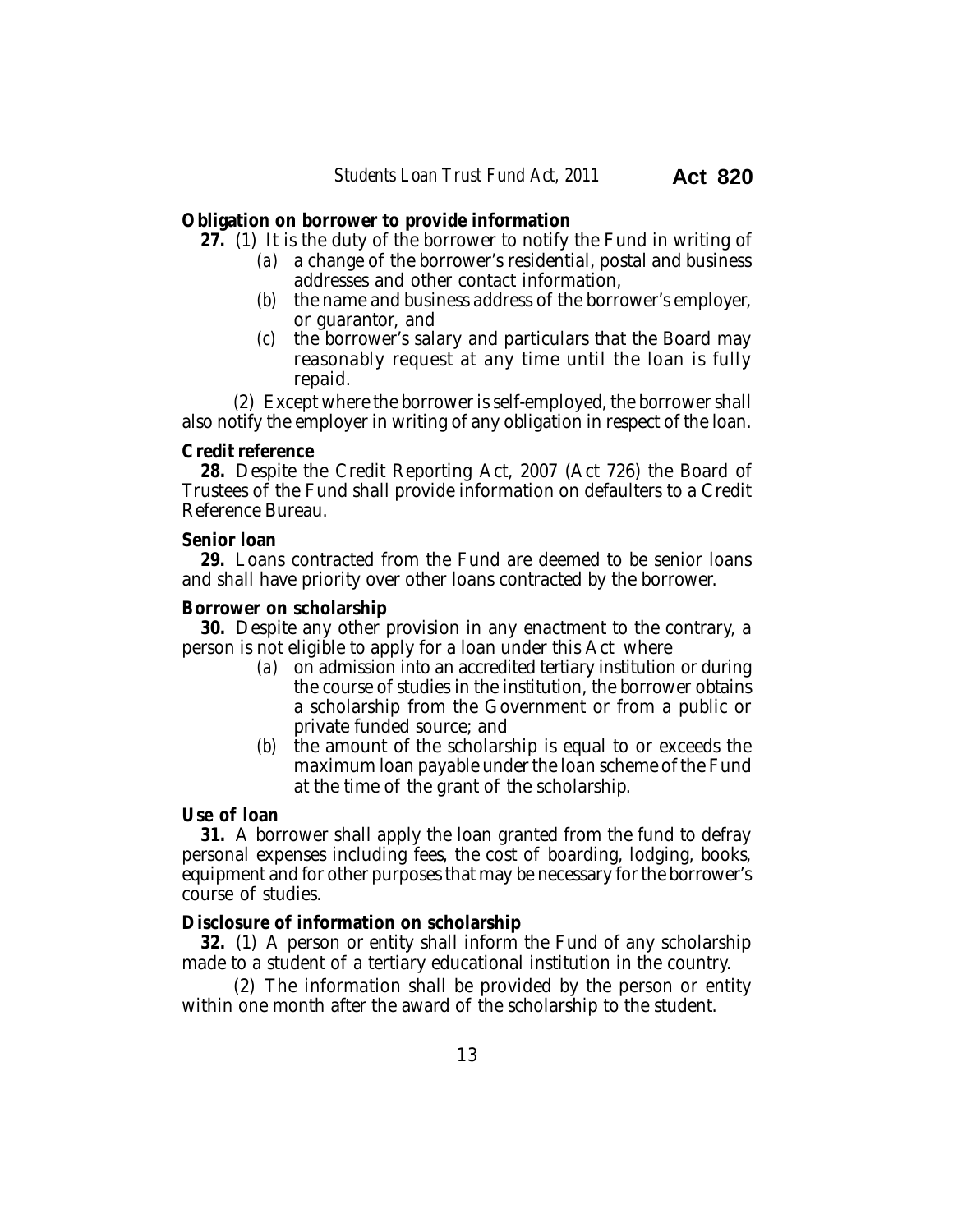(3) Subsection (1) applies to a private and public entity.

(4) The information shall include the name, institution of learning of the student and amount of the scholarship.

(5) The Board may issue a demand notice to a private or public entity to provide information on a scholarship, award, bursary or grant made to a student in a tertiary institution in the country.

(6) The information shall be provided to the Fund by the private or public entity within one month after receipt of the demand notice.

#### **Accounts and audit**

**33.** (1) The Board shall cause books of accounts and proper records to be kept in respect of the Fund in the form approved by the Auditor-General.

 (2) The Board shall submit the accounts in relation to the Fund to the Auditor-General for audit within three months after the end of the financial year.

 (3) The Auditor-General shall, not later than three months after the receipt of the accounts, audit the accounts and forward a copy of the audit report to the Minister.

(4) The financial year of the Fund shall be the same as the financial year of the Government.

#### **Annual report and other reports**

**34.** (1) The Board shall within one month after the receipt of the audit report, submit an annual report to the Minister covering the activities and the operations of the Fund for the year to which the report relates.

(2) The annual report shall include the report of the Auditor-General.

(3) The Minister shall, within one month after the receipt of the annual report, submit the report to Parliament with a statement that the Minister considers necessary.

(4) The Board shall also submit to the Minister any other reports which the Minister may require in writing.

#### **Administrative expenses of the Fund**

**35.** The administrative and other expenses of the Fund shall be paid out of the Fund, subject to the approval of the Minister, acting in consultation with the Minister responsible for Finance.

#### **Tax exemption**

**36.** The Trust Fund is exempt from payment of any form of tax.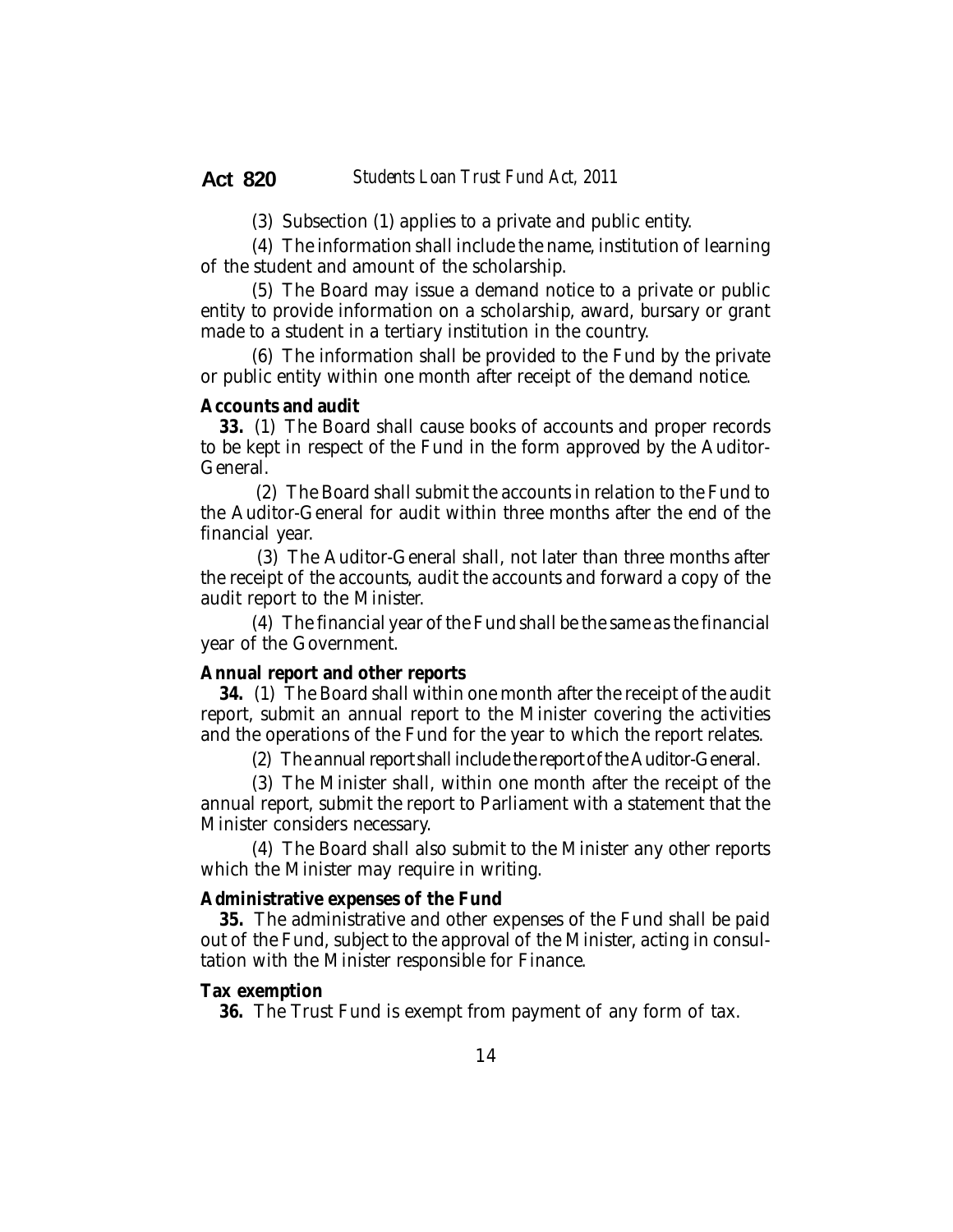#### *Miscellaneous provisions*

## **Offences**

- **37.** (1) A person who
	- *(a)* fails to deduct money from the salary of an employee who is a borrower of the Fund;
	- *(b)* fails to pay monthly deductions from the salary of a borrower to the Fund;
	- *(c)* fails to give information requested by the Board; or
	- *(d)* provides information to the Board which that person knows to be false or which that person has no reason to believe to be true

commits an offence and is liable on summary conviction to a fine of not more than fifty penalty units.

(2) Where an offence under sub-section (1) is committed by a body of persons,

- *(a)* in the case of a corporate body each director or manager of the body and the secretary to the body also commits the offence, and
- *(b)* in the case of a partnership each partner also commits the offence.

(3) A person shall not be convicted of an offence if that person proves that the offence was committed without the knowledge or connivance of that person and that due care and diligence was exercised to prevent the commission of the offence having regard to the circumstances.

#### **Regulations**

**38.** The Minister may on the advice of the Board by legislative Instrument make Regulations for

- *(a)* the imposition of fees and charges for the processing of applications of borrowers;
- *(b)* the application for funding from the Fund;
- *(c)* guidelines for the non-refundable processing fee;
- *(d)* conducting investigations on an applicant for the determination of an application;
- *(e)* conditions to be fulfilled before an application is approved;
- *(f)* a students' loan protection scheme;
- *(g)* means testing;
- *(h)* the complaints committee of the Fund; and
- *(i)* the effective implementation of this Act.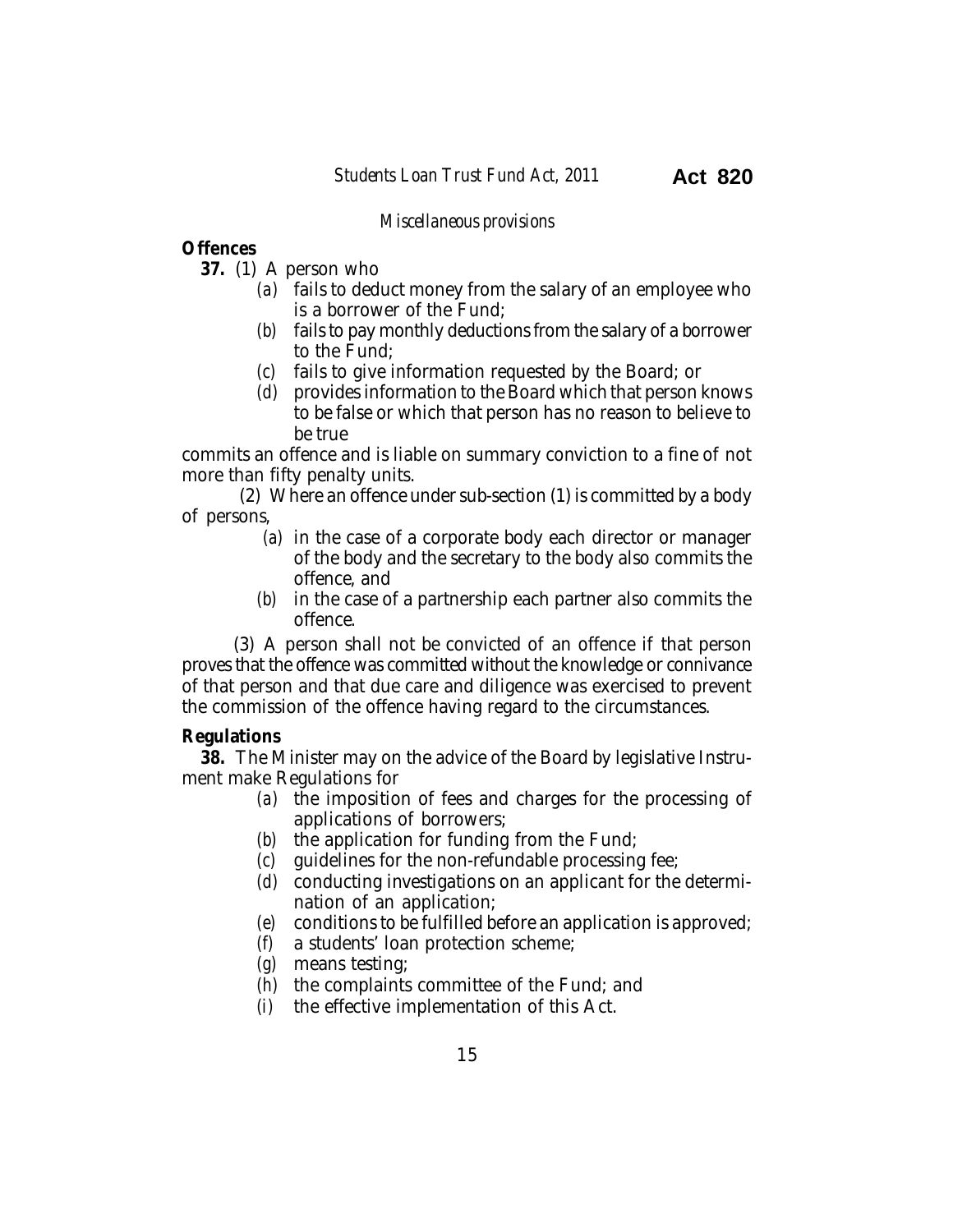#### **Interpretation**

**39.** In this Act, unless the context otherwise requires,

- "accredited institutions" includes tertiary institutions with accreditation from National Accreditation Board established under the National Accreditation Board Act, 2007 (Act 744);
- "Board" means the Board of Trustees established for the Fund in section 5;
- "eligible student" means a student who is a citizen of Ghana who is qualified under this Act;
- "employer" includes an individual, a body corporate, a body of persons that is not a body corporate, an institution, licenced body, a tax authority, the Government and any organ of the Government, a registered professional body that employs a borrower and any other body or organisation from which information in respect of a borrower may be obtained;

"entity" means a company, body of persons or partnership;

"Fund" means the Students Loan Trust Fund;

- "Ghana Education Trust Fund" means the Ghana Education Trust Fund established under the Ghana Education Trust Fund Act, 2000 (Act 581);
- "government agency" means a Ministry, Department, nonprofit making statutory body or any other agency of Government;
- "Minister" means the Minister responsible for Education;
- "scholarship" includes a bursary, award or grant;

"senior loan" means any other loan which is payable before any other loan is paid where there has been a default; and

"tertiary educational institution" means any institution or Centre of learning however designated, that has one of its objects, the provision of post-secondary school education through courses of instruction by any method of delivery, whether residential, distance, electronic, print, satellite or similar form of transmission, leading to the grant of certificates, diplomas and degrees and includes Universities, University Colleges, Polytechnics, Training Colleges and Technological Institutes.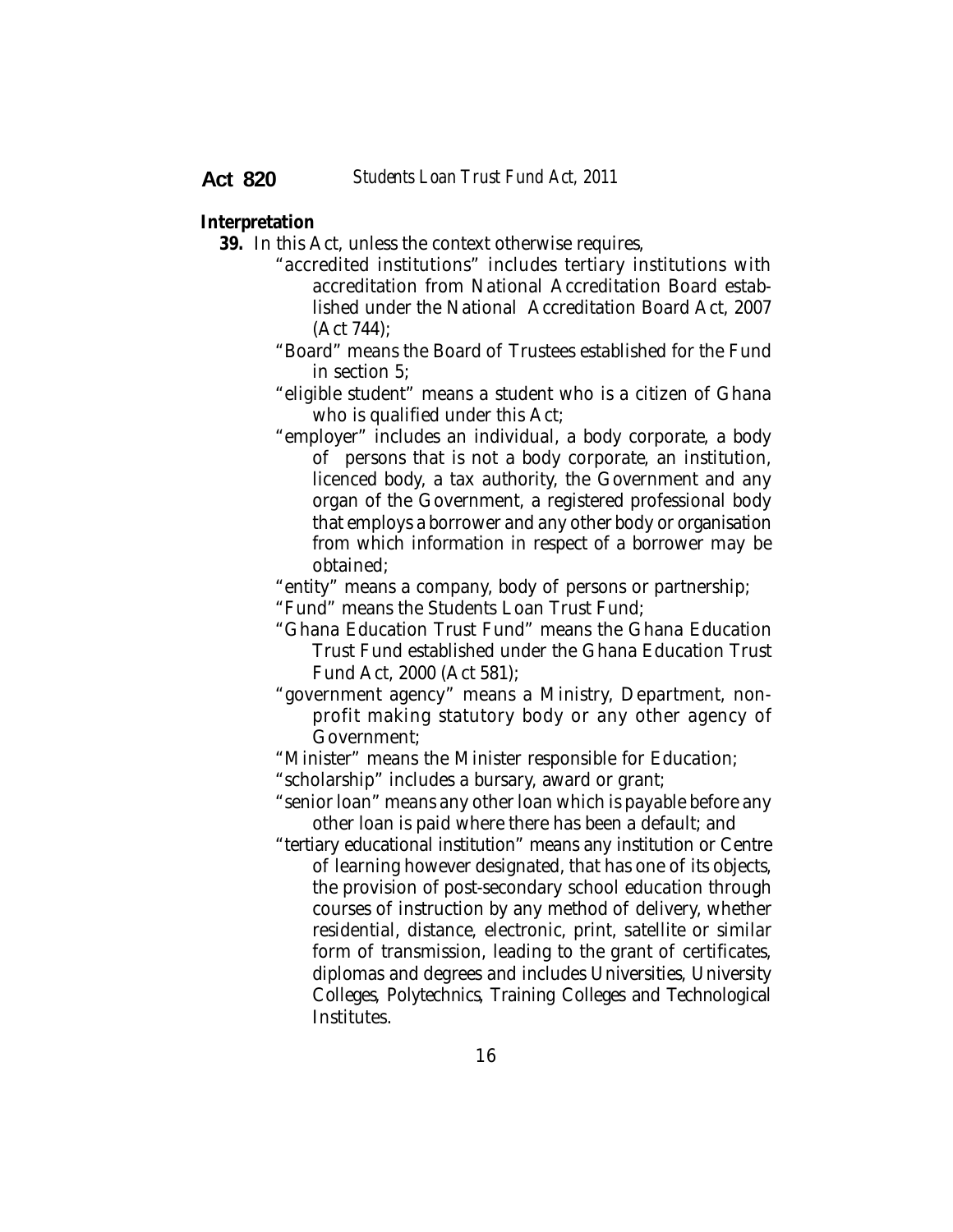### **Revocation and savings**

**40.** (1) The trust Deed which established and incorporated the Students Loan Trust Fund under the Trustees (Incorporation) Act, 1967 (Act 106) is hereby revoked.

(2) Despite the revocation in subsection (1), bye laws, notices, orders, directions, appointments, loans or any other act lawfully made, given or done under the revoked Trust Deed and operational or pending immediately before the commencement of this Act shall be considered to have been made, given or done under this Act and shall continue to have effect until revoked, cancelled or terminated.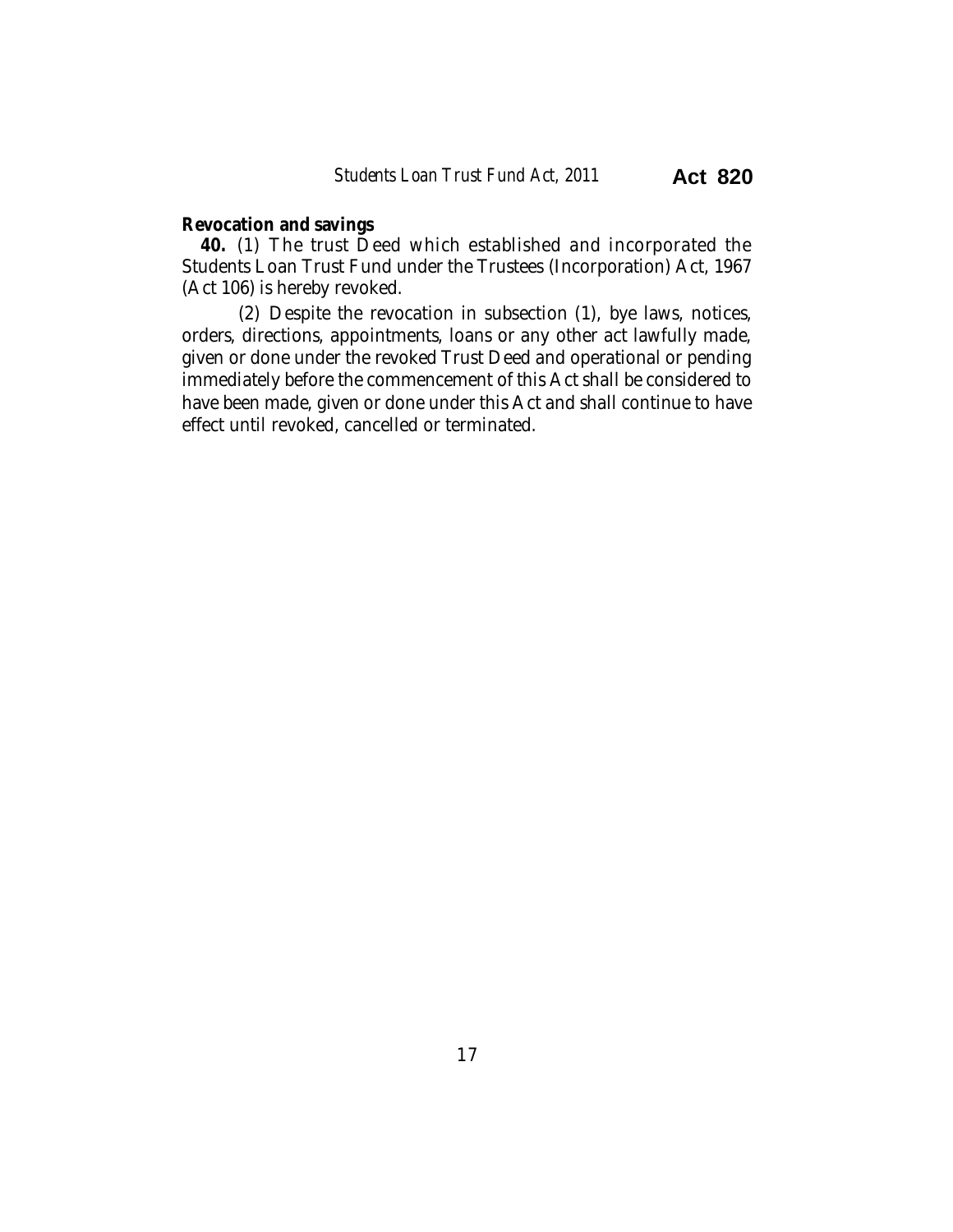Date of *Gazette* notification 17th June, 2011.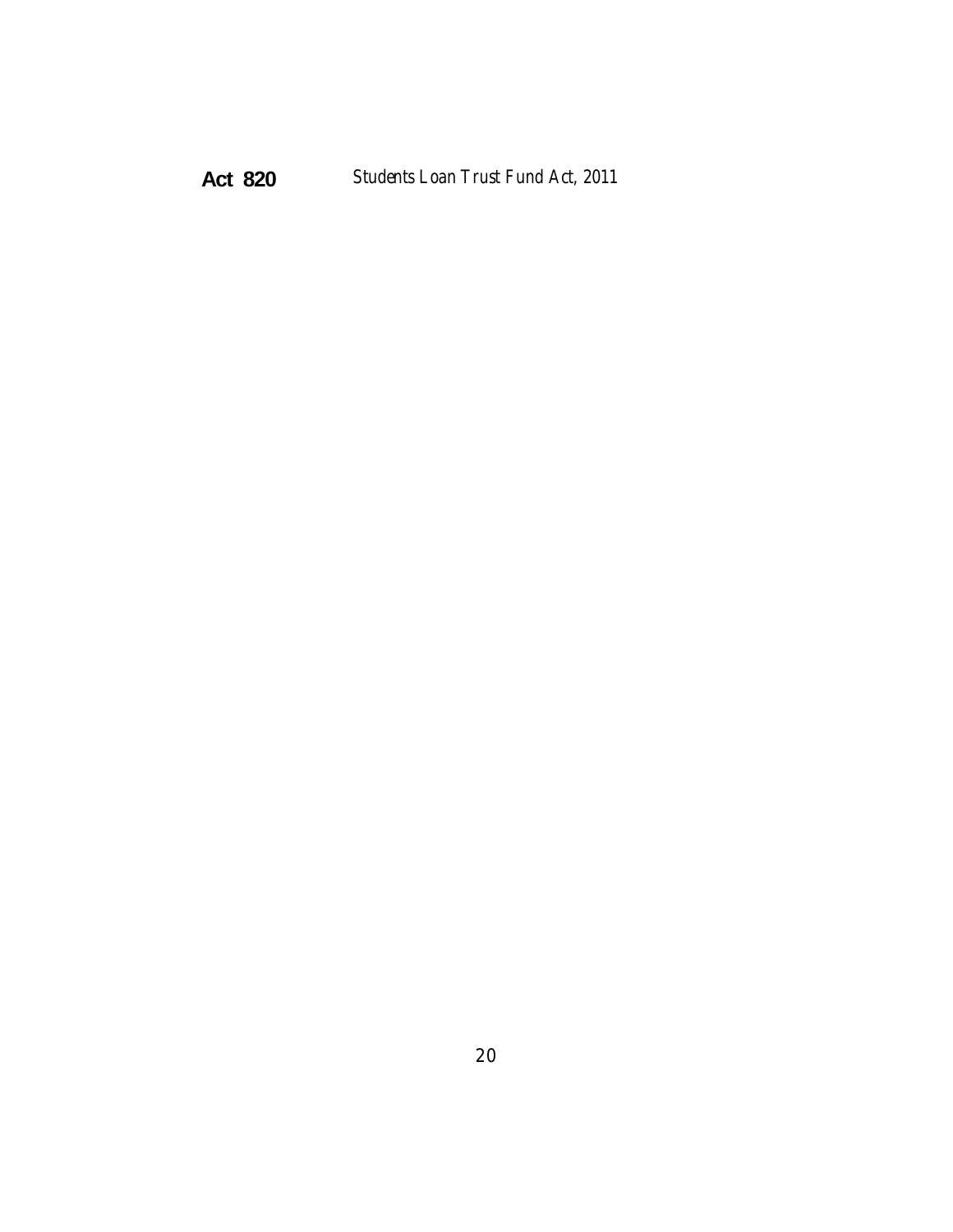### MEMORANDUM

The object of this Bill is to establish by an Act of Parliament a Students Loan Trust Fund to provide financial resources for the benefit of students of tertiary educational institutions.

Currently, the Students Loan Trust Fund is set-up as a Trust Deed incorporated under the Trustees (Incorporation) Act, 1962 (Act 106). However, Government has decided to change the legal status of the Students Loan Trust Fund from a Trust Deed to an Act of Parliament in order to strengthen its mandate.

*Clause 1* of the Bill establishes the Trust Fund. The object of the Fund is to provide financial resources for students of tertiary institutions in order to promote and facilitate the national ideals enshrined in Articles 28 and 38 of the Constitution, *clause 2.*

*Clause 3* enumerates the sources of money for the Fund. It includes ten percent of inflows into the Ghana Education Trust Fund, voluntary contributions and contributions from the corporate sector.

The Board of the Fund is mandated to open bank accounts with the approval of the Accountant-General to pay money received for the Trust Fund into bank accounts.

The governing body of the Trust Fund is a Board which consists of the chairperson, three representatives of the Government, representatives of the Ministry responsible for Education, Social Security and National Insurance Trust and National Council for Tertiary Education. Others are the Chief Executive Officer of the Fund, a representative of the Ghana Education Trust Fund, a representative of a recognised Students' Association, two professionals with specialist experience, and a representative of the Ghana Employer's Association, *Clause 5.*

The functions of the Board are among other things to monitor and evaluate the operations and performance of the Fund, ensure accountability of the Fund, disburse money from the Fund and receive and process applications, *clause 6.*

The tenure of office of members of the Board, meetings of the Board, disclosure of interest, allowances and ministerial directives are provided for in *clause 7* to *12.*

Provision is made under *clause 13* and 14 for the appointment of the *Clause 13* to *32* deals with administrative and financial provisions.